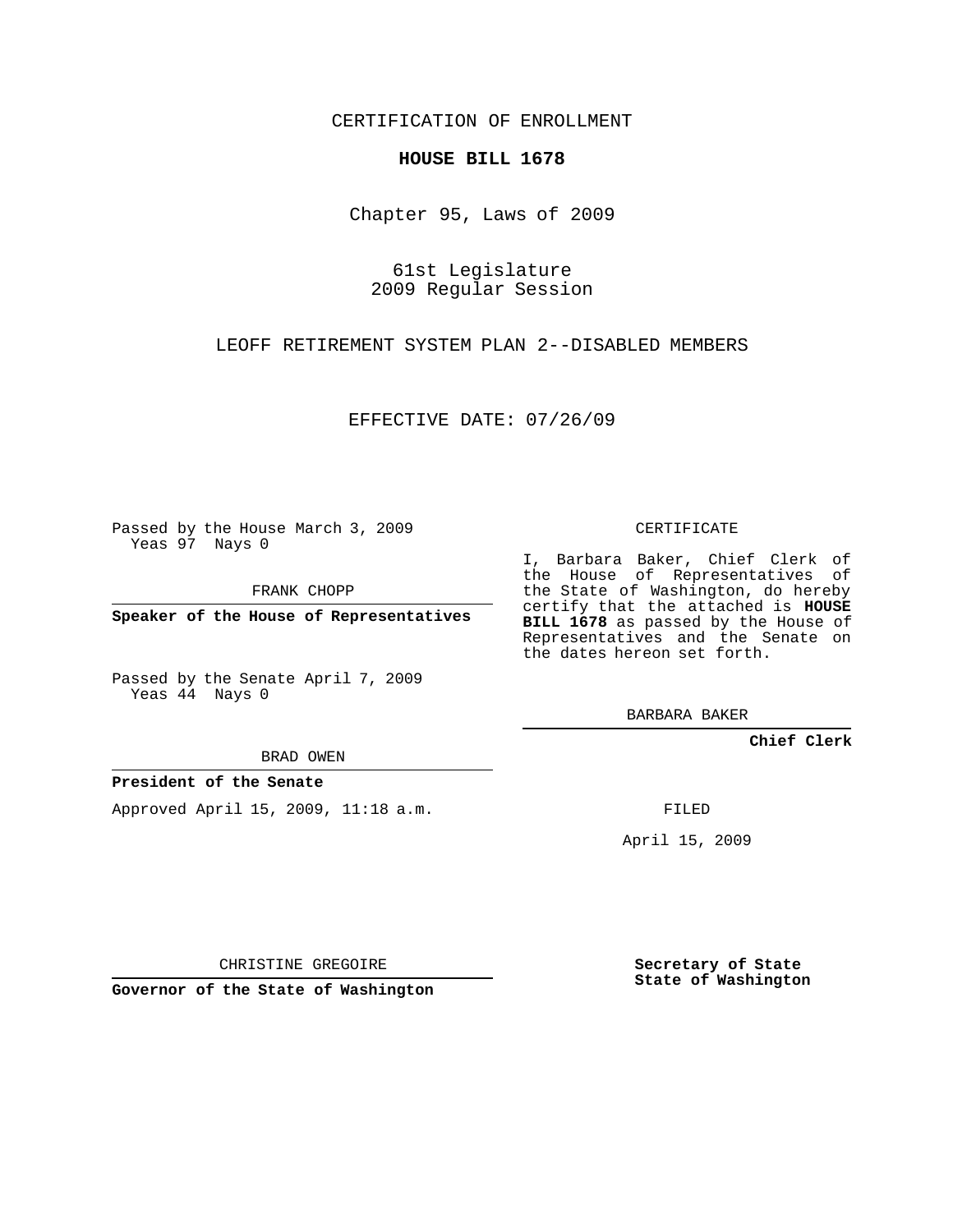## **HOUSE BILL 1678** \_\_\_\_\_\_\_\_\_\_\_\_\_\_\_\_\_\_\_\_\_\_\_\_\_\_\_\_\_\_\_\_\_\_\_\_\_\_\_\_\_\_\_\_\_

\_\_\_\_\_\_\_\_\_\_\_\_\_\_\_\_\_\_\_\_\_\_\_\_\_\_\_\_\_\_\_\_\_\_\_\_\_\_\_\_\_\_\_\_\_

Passed Legislature - 2009 Regular Session

**State of Washington 61st Legislature 2009 Regular Session**

**By** Representatives Van De Wege, Simpson, Ericks, Williams, Kelley, Sells, Ross, Hope, and Conway; by request of LEOFF Plan 2 Retirement Board

Read first time 01/27/09. Referred to Committee on Ways & Means.

 AN ACT Relating to members of the law enforcement officers' and firefighters' retirement system plan 2 who were disabled in the line of duty before January 1, 2001; and amending RCW 41.26.470.

BE IT ENACTED BY THE LEGISLATURE OF THE STATE OF WASHINGTON:

 **Sec. 1.** RCW 41.26.470 and 2006 c 39 s 1 are each amended to read as follows:

 (1) A member of the retirement system who becomes totally incapacitated for continued employment by an employer as determined by the director shall be eligible to receive an allowance under the provisions of RCW 41.26.410 through 41.26.550. Such member shall receive a monthly disability allowance computed as provided for in RCW 41.26.420 and shall have such allowance actuarially reduced to reflect the difference in the number of years between age at disability and the attainment of age fifty-three, except under subsection (7) of this section.

 (2) Any member who receives an allowance under the provisions of this section shall be subject to such comprehensive medical examinations as required by the department. If such medical examinations reveal that such a member has recovered from the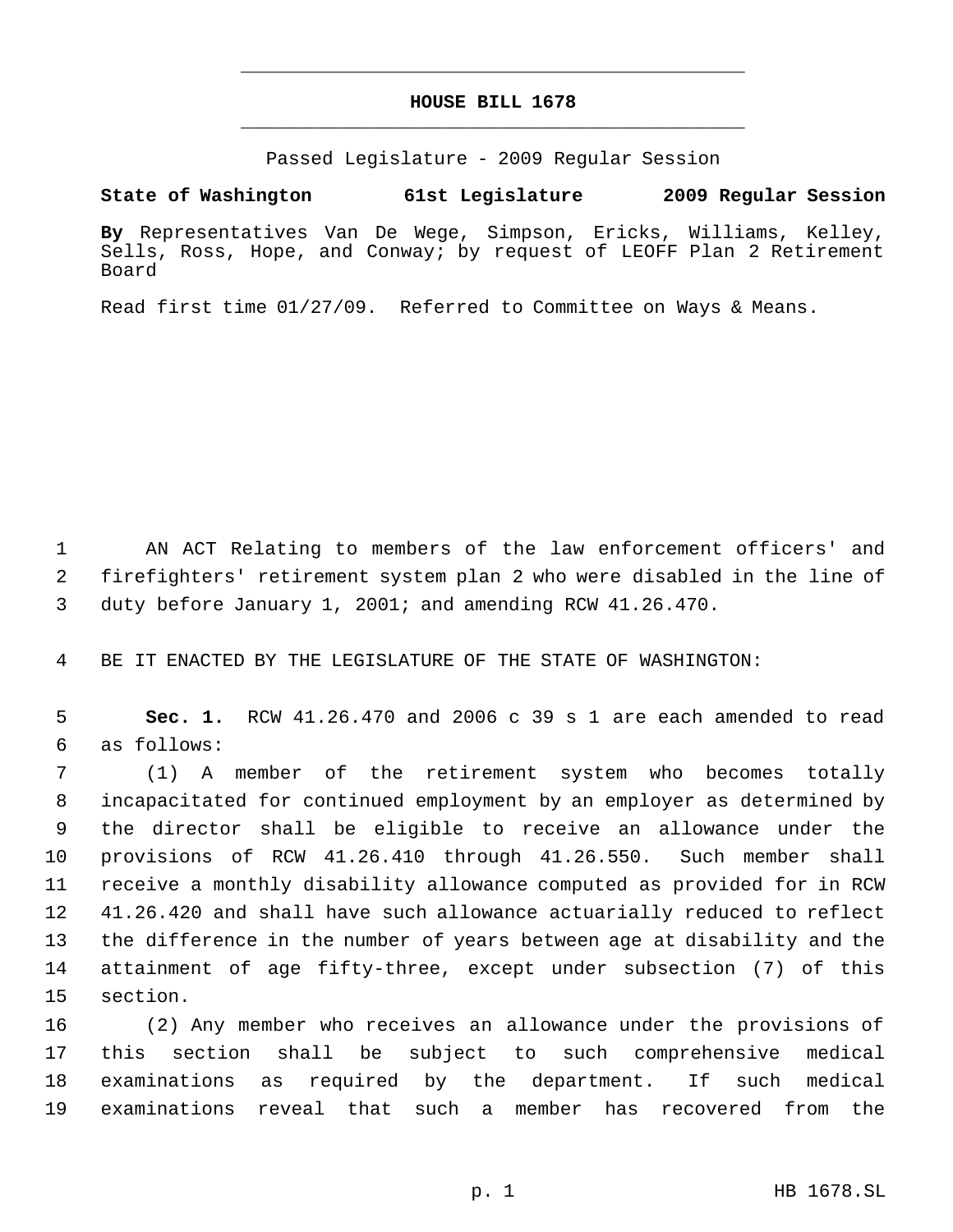incapacitating disability and the member is no longer entitled to benefits under Title 51 RCW, the retirement allowance shall be canceled and the member shall be restored to duty in the same civil service rank, if any, held by the member at the time of retirement or, if unable to perform the duties of the rank, then, at the member's request, in such other like or lesser rank as may be or become open and available, the duties of which the member is then able to perform. In no event shall a member previously drawing a disability allowance be returned or be restored to duty at a salary or rate of pay less than the current salary attached to the rank or position held by the member at the date of the retirement for disability. If the department determines that the member is able to return to service, the member is entitled to notice and a hearing. Both the notice and the hearing shall comply with the requirements of chapter 34.05 RCW, the Administrative Procedure Act.

 (3) Those members subject to this chapter who became disabled in the line of duty on or after July 23, 1989, and who receive benefits under RCW 41.04.500 through 41.04.530 or similar benefits under RCW 41.04.535 shall receive or continue to receive service credit subject to the following:

 (a) No member may receive more than one month's service credit in a calendar month.

 (b) No service credit under this section may be allowed after a member separates or is separated without leave of absence.

 (c) Employer contributions shall be paid by the employer at the rate in effect for the period of the service credited.

 (d) Employee contributions shall be collected by the employer and paid to the department at the rate in effect for the period of service credited.

 (e) State contributions shall be as provided in RCW 41.45.060 and 41.45.067.

 (f) Contributions shall be based on the regular compensation which the member would have received had the disability not occurred.

 (g) The service and compensation credit under this section shall be granted for a period not to exceed six consecutive months.

 (h) Should the legislature revoke the service credit authorized under this section or repeal this section, no affected employee is entitled to receive the credit as a matter of contractual right.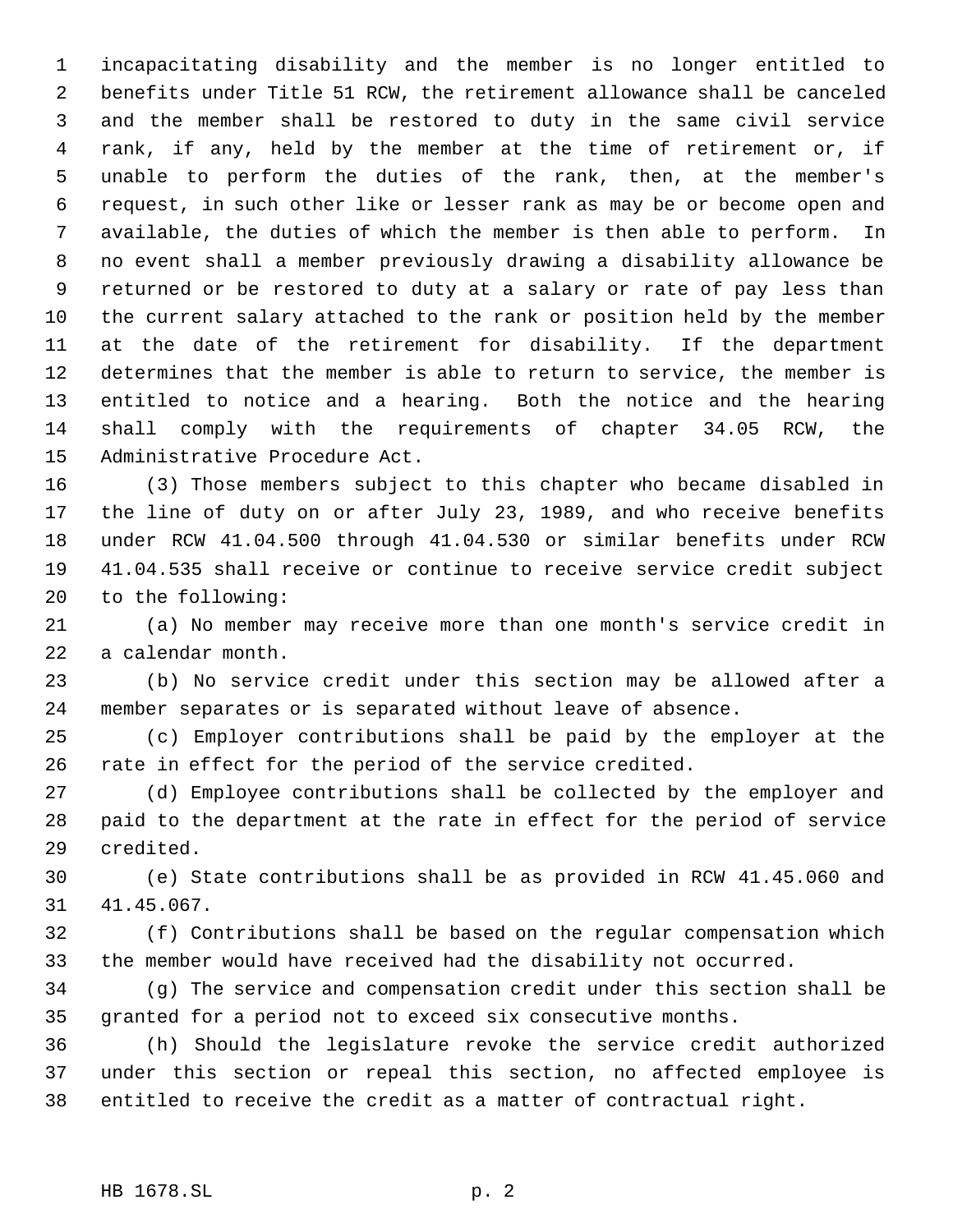(4)(a) If the recipient of a monthly retirement allowance under this section dies before the total of the retirement allowance paid to the recipient equals the amount of the accumulated contributions at the date of retirement, then the balance shall be paid to the member's estate, or such person or persons, trust, or organization as the recipient has nominated by written designation duly executed and filed with the director, or, if there is no such designated person or persons still living at the time of the recipient's death, then to the surviving spouse, or, if there is neither such designated person or persons still living at the time of his or her death nor a surviving spouse, then to his or her legal representative.

 (b) If a recipient of a monthly retirement allowance under this section died before April 27, 1989, and before the total of the retirement allowance paid to the recipient equaled the amount of his or her accumulated contributions at the date of retirement, then the department shall pay the balance of the accumulated contributions to the member's surviving spouse or, if there is no surviving spouse, then in equal shares to the member's children. If there is no surviving spouse or children, the department shall retain the contributions.

 (5) Should the disability retirement allowance of any disability beneficiary be canceled for any cause other than reentrance into service or retirement for service, he or she shall be paid the excess, if any, of the accumulated contributions at the time of retirement over all payments made on his or her behalf under this chapter.

 (6) A member who becomes disabled in the line of duty, and who ceases to be an employee of an employer except by service or disability retirement, may request a refund of one hundred fifty percent of the member's accumulated contributions. Any accumulated contributions attributable to restorations made under RCW 41.50.165(2) shall be refunded at one hundred percent. A person in receipt of this benefit is a retiree.

 (7) A member who becomes disabled in the line of duty shall be entitled to receive a minimum retirement allowance equal to ten percent of such member's final average salary. The member shall additionally receive a retirement allowance equal to two percent of such member's average final salary for each year of service beyond five.

 (8) A member who became disabled in the line of duty before January 38 1, 2001, and is receiving an allowance under RCW 41.26.430 or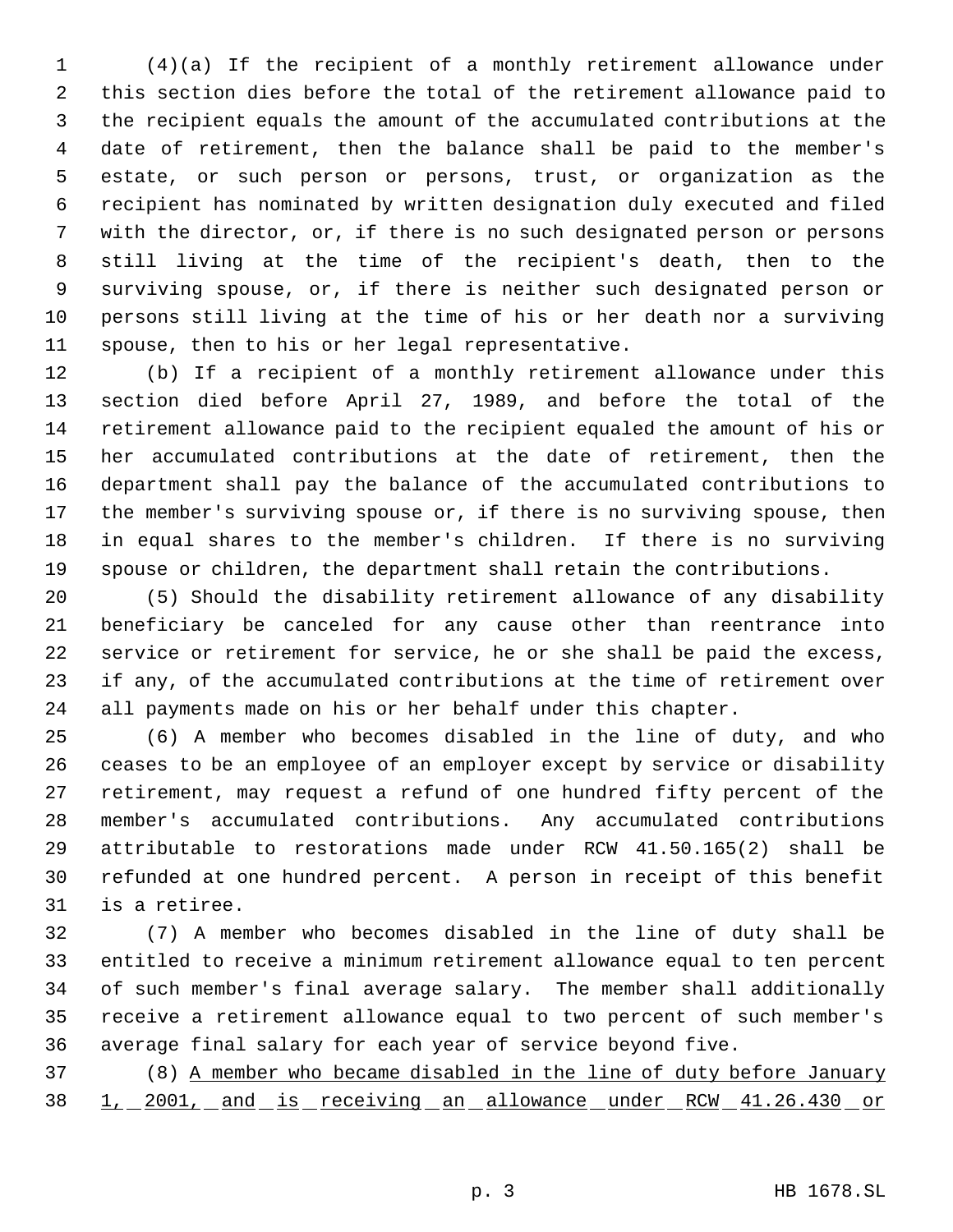subsection (1) of this section shall be entitled to receive a minimum 2 retirement allowance equal to ten percent of such member's final average salary. The member shall additionally receive a retirement 4 allowance equal to two percent of such member's average final salary for each year of service beyond five, and shall have the allowance actuarially reduced to reflect the difference in the number of years between age at disability and the attainment of age fifty-three. An additional benefit shall not result in a total monthly benefit greater 9 than that provided in subsection (1) of this section.

 (9) A member who is totally disabled in the line of duty is entitled to receive a retirement allowance equal to seventy percent of the member's final average salary. The allowance provided under this subsection shall be offset by:

 (a) Temporary disability wage-replacement benefits or permanent total disability benefits provided to the member under Title 51 RCW; and

 (b) Federal social security disability benefits, if any; so that such an allowance does not result in the member receiving combined benefits that exceed one hundred percent of the member's final average salary. However, the offsets shall not in any case reduce the allowance provided under this subsection below the member's accrued retirement allowance.

 A member is considered totally disabled if he or she is unable to perform any substantial gainful activity due to a physical or mental condition that may be expected to result in death or that has lasted or is expected to last at least twelve months. Substantial gainful activity is defined as average earnings in excess of eight hundred sixty dollars a month in 2006 adjusted annually as determined by the director based on federal social security disability standards. The department may require a person in receipt of an allowance under this subsection to provide any financial records that are necessary to determine continued eligibility for such an allowance. A person in receipt of an allowance under this subsection whose earnings exceed the threshold for substantial gainful activity shall have their benefit converted to a line-of-duty disability retirement allowance as provided in subsection (7) of this section.

Any person in receipt of an allowance under the provisions of this